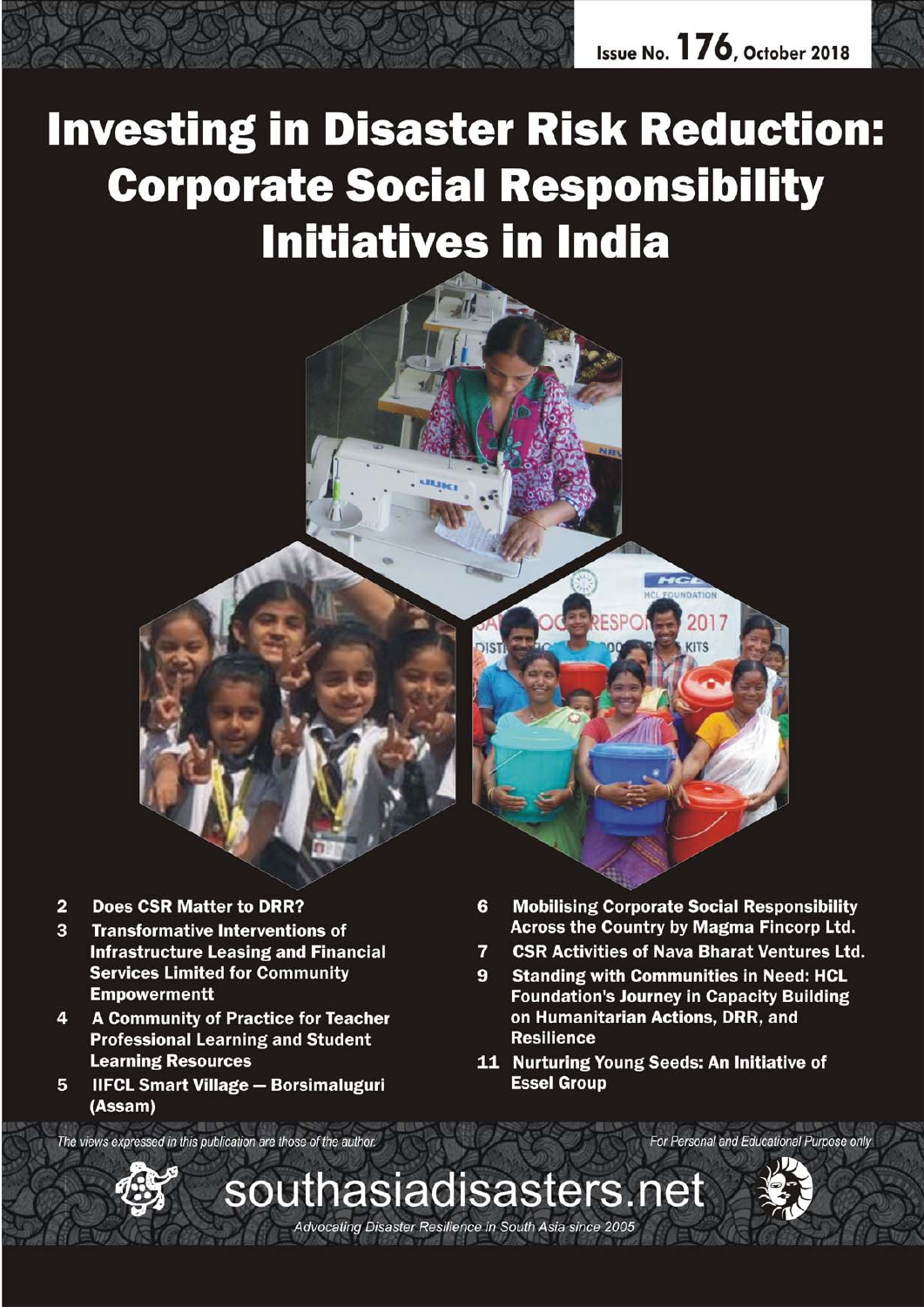### INTRODUCTION

### Does CSR Matter to DRR?

In 2014, India became the first<br>country to enshrine corporate n 2014, India became the first philanthropy into law. India enacted Section 135 of the Indian Companies Act which mandates all businesses with annual revenues of more than INR 10 billion must give away 2% of their net profit to charity through Corporate Social Responsibility (CSR) projects. Areas they can invest this money in include promotion of education, removal of poverty, accelerating gender equality and eradicating hunger.

Ever since the passing of this CSR law, the humanitarian landscape in India has been steadily changing. Apart from the aforementioned focus areas for CSR, disaster risk reduction (DRR) is another important area that can greatly benefit from CSR resources. This is because India is one of the most hazard prone countries in the world, where an increasing number of people and assets are exposed to the risk of disasters and catastrophes. Since 2014 AIDMI with the Associated Chambers of Commerce and Industry of India (ASSOCHAM) in Round table Discussion on CSR & DRR, and with Climate and Development Knowledge Network (CDKN) in Round table on Towards CSR Opportunities in Implementing NDCs in New Delhi have urged for disaster risk reduction (DRR) as a cross cutting theme for CSR. The main reason is that disasters destroy schools and slow down education; disasters make poor more poor; disasters effect women more severely; and disasters lead to hunger, often entended malnutrition.

### **a) Larger Pool of Resources**

One of the biggest challenges for DRR initiatives in India has been inadequate funding, especially to the civil society organisations. CSR can help in bridging this gap by providing a much needed financial assistance to such initiatives. DRR is a wide theme that cuts across several humanitarian sectors such as health, education, poverty alleviation, etc. For instance, there is a need in India to have disaster resilient schools so that education can continue without disruption in the aftermath of disasters. Similarly, hospitals in the country ought to have a disaster management plan to help them cope with a disaster or similar crisis. The new avenues of finance opened through the CSR route can be leveraged to take up such projects.

#### **b)Utilizing Public Resources**

Given the early evolution of the public sector since Independence, the outreach and coverage of India's public resources are great. CSR can also be leveraged to link corporate philanthropy with state sponsored altruism to maximize social welfare outcomes. Welfare of the State and by the State in India is cannot reach out to all who are vulnerable or victims. The concept of publicprivate partnership already exists for profit generating ventures. It is high time that a similar approach be taken in social welfare initiatives by bringing together the best that public and private sectors have to offer. For instance, public sector governance infrastructure that spreads across to the remotest parts of the country can be enabled to do better planning, monitoring, operation, and review through CSR funding.

### **c) Multiply Civil Society Efforts**

India has a vibrant civil society. Most innovative and new ideas of DRR have come out of CSO actions in India. CSOs are composed of activists, citizens groups, community based organizations (CBOs) and Non-Government organizations (NGOs) among others. CSOs in India has taken up multiple causes at the behest of the poor and deprived. The

convergence between corporate organisations and CSOs can be used to amplify the impact of the efforts of civil society not just through increased funding but also greater expertise and experience from the corporate sector. Such convergence is not easy as time comes when the corporate sector and CSOs are on two opposite sides of risk reduction efforts. May that be there are areas where and when both can be on the same side and such areas can be sought and made use of.

#### **d)Doing Charity Professionally**

India is rapidly addressing by a host of large and complex social challenges it faces. Between 2004 and 2015, India recorded 2.24 million crimes against women, and 1.08 million children died before their fifth birthday in 2017 alone. In addition small but substantial number of our citizens are malnourished, when not hungry. In many cases, not all, the allocated resources do not reach to address these challenges. The ''last-mile'' is left out. CSR represents an opportunity to make philanthropy in India more efficient, professional and effective and cover this ''last mile''. The business acumen and expertise possessed by the corporate sector can be transferred to social welfare initiatives where needed to make their impact more sustainable and enduring.

Thus CSR does matter to DRR, not only in the assigned areas of poverty removal and hunger eradication but also in a wide range of development initiatives. India is at a threshold of experience of using CSR to upscale DRR activities to only within India, but wide scale the expertise of using CSR for DRR in South Asia if not Asia Pacific. I have no doubt India's corporate leaders will not miss this opportunity.

**– Mihir R. Bhatt**

1 http://www.bain.com/publications/articles/india-philanthropy-report-2018.aspx.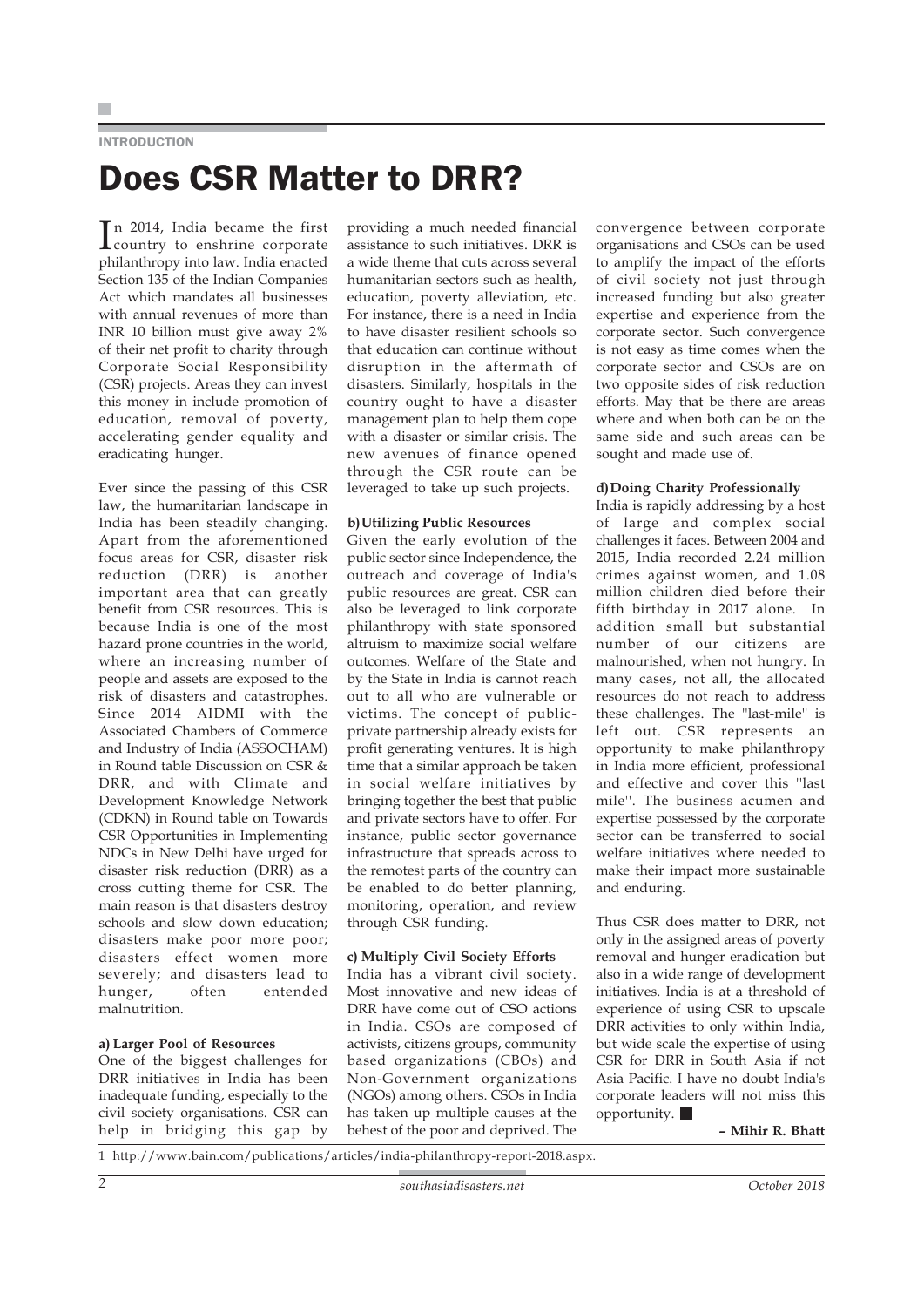### Transformative Interventions of Infrastructure Leasing and Financial Services Limited for Community Empowerment

II catch them young!" goes the famous adage. Behavioural impact, crucial for catalysing sustainable change, is, hence, ideally initiated as early as possible. Besides a wide array of subjects, which form a part of the curriculum of today's student, it is interesting and encouraging to note that subjects such as civic sense also form an integral part thereof. An important arm of civic sense is road safety, a challenge, which requires urgent attention, especially in today's times, and in hectic cities.

Any initiative, which supports the redressal of a challenge, has to see active community participation, which, in turn, requires sensitization through generation of awareness, followed by subsequent mobilization of the concerned community through application of the awareness imparted. This model applies to road safety too. Though the government has undertaken a number of initiatives in this direction, corporates supplement these endeavours with projects of their own, under social corporate responsibility.

While BMW has implemented its road safety programme for children in the age groups of 5–8 years touching approximately 3000 and 6000 students in 2017 and 2018 respectively, Castrol India has reached 20,000 plus truck drivers under their Saarthi Mitra, and 13,000 plus roadside 2/3 wheeler mechanics under their Eklavya initiative respectively; Toyota has targeted around 6,80,000 students, in the age group of 9–14 years, from 2007–2017; for students the emphasis of the



content material developed is on creative and interactive learning tools and techniques, followed by application of the learnt material through simulation; on the other hand, content for professionals includes subjects like road safety training, special accident cases training, defensive driving, commercial vehicle drivers training, auto service technician training, financial and digital literacy, among others.

Rubina Bembi, Head, CSR Practice, Interventions of Infrastructure Leasing and Financial Services Limited (IL&FS) Education, explains: "We all know that road safety is paramount; and we all agree that something needs to be done about it; at our end, our approach is multi– pronged: we help corporates develop creative and effective solutions for the implementation of their road safety programmes, which address diverse audiences ranging from students to professionals. The most important aspect is, of course, to understand the requirement of the corporate and the type of target audience, followed by the subsequent design of the content and its execution aimed towards sustained retention and recall.

Besides training of target audiences, involvement of stakeholders such as the traffic police and other government authorities is crucial. It is only with an -inclusive approach that solutions can be designed. In fact, we provide skilling to, and certification of drivers & auto technicians for a safer community, in addition. The IL&FS Institute of Skills (IIS) in Ajmer hosts a Center of Excellence for Automotive Training with classroom facilities, technology enabled content, simulator training, cut section labs, and real time simulation."

In India, approximately 17 deaths of every 55 accidents happen every hour (source: report compiled by the Transport Research Wing, Union Road Transport and Highways Ministry; statistics for 2016)! Staggering statistics! We, as citizens, need to focus on safe and disciplined driving, which involves following traffic rules and regulations, which in turn requires generation of awareness early on. As they say: Better safe than sorry!

**– Sarah Berry,** Advisor, Communications and Media Outreach, IL&FS Education and Technology Services (IETS), Uttar Pradesh, India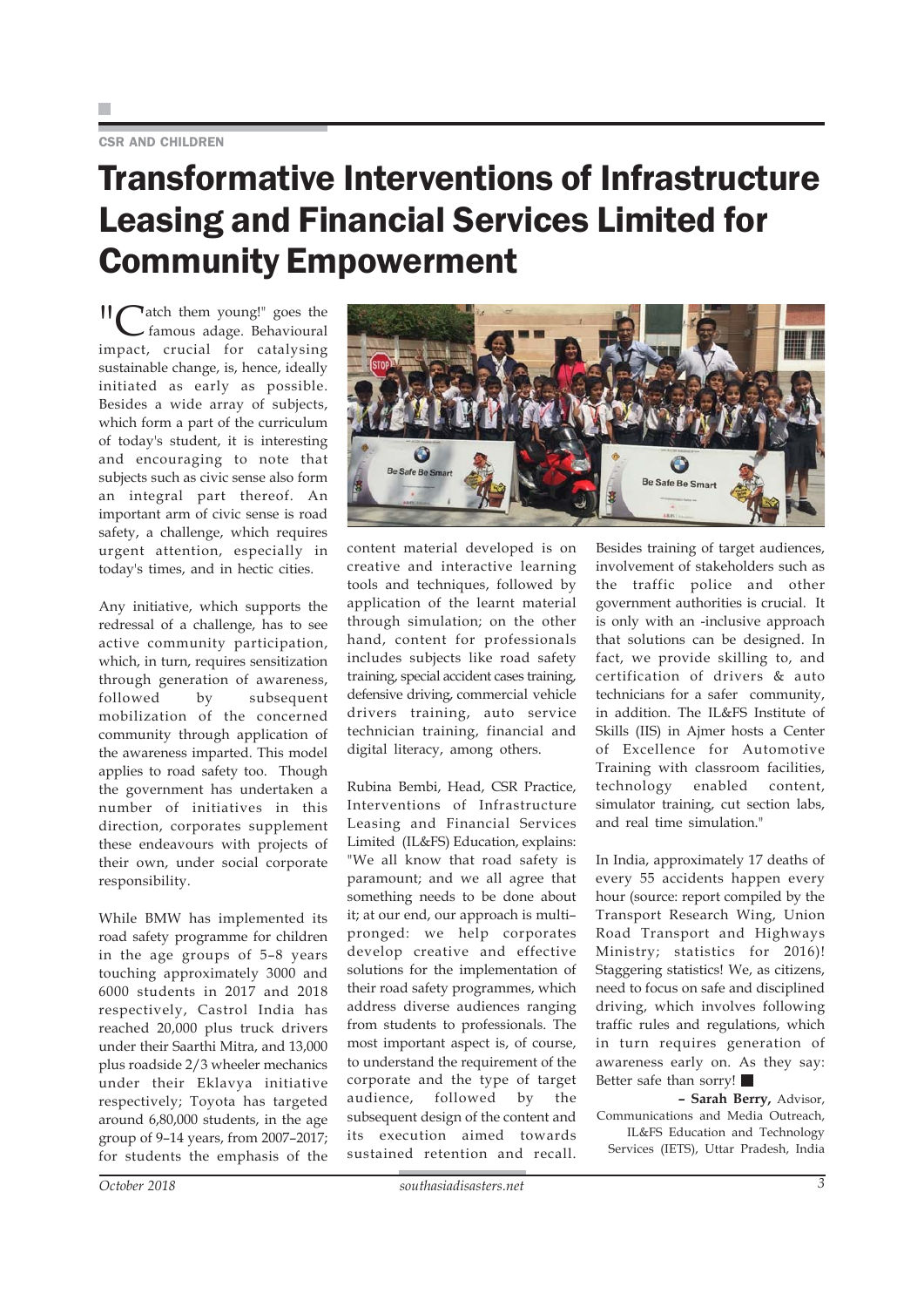### CSR AND EDUCATION

### A Community of Practice for Teacher Professional Learning and Student Learning Resources

The Continuum of Science, Technology, Engineering and Mathematics (STEM) Education: Integrating IBM's solutions and services for personal experience of all stakeholders in an education ecosystem through every phase of the learner's journey.

Across many cultures the new year is a time of reflection and celebration. We take this as an opportunity to reflect on the past year and continue our ongoing efforts in STEM education with all our stakeholders and beneficiaries. How will we prepare our children for a world that is constantly changing? How will we prepare today's workers for jobs that don't even have titles yet? How will we prepare ourselves for a lifetime of learning? We need a new set of skills, and a new way to learn. This is what it could look like.

As we look back at the trends in education, technology and STEM has been at the forefront of reshaping and disrupting the education sector. There is an urgent need for a

paradigm shift in education- to prepare students to be global citizens while providing them with the skills and abilities for them to thrive. IBM's Teachers Try Science's this past year has focused on leveraging emerging technologies to empower teaching and learning in and out of classrooms and provide capabilities to drive and support education transformation at scale aligning with the governments initiatives. At a crucial stage when Indian government is promoting initiatives such as Make in India, Skill India, Digital India, Tinkering Labs to encourage manufacturing, technology usage and skill development in the country, STEM is turning out to be an essential and integral component of our education.

However, when we look at the current Indian educational system, even from a very broad perspective, we clearly notice that we are far behind in adapting to the changes in global educational arena. Still today, a major emphasis in our schools' education system is put on learning through text books and in most cases, marks secured is the only criteria to assess the knowledge. 21st century learning skills and design based learning to spur curiosity, innovation and thirst for knowledge towards Science, Technology, Engineering and Mathematics in kids can be encouraged by an early exposure to hands–on learning and practical knowledge in a more engaging and fun to learn environment. Once a kid develops a passion for STEM fields, it smoothens the decision making process to choose a right field to pursue career. It will help to create great thinkers, innovators, engineers and scientists that our society and industry needs. As said earlier, it is needed for our future prosperity and to our nation in order to develop competitiveness and play a vital role in global economy.

Building the base of scientists and engineers and preparing the next generation of innovators requires great science teachers with the skills and knowledge to educate, inspire and motivate students. But the demand for science teachers continues to far outweigh the supply. In the US for example, about one-third of all middle school science teachers are not certified to teach science. The challenge is providing teachers with the resources they need to strengthen their instruction and better prepare students for the jobs of the 21st Century, many of which will increasingly be in STEM (Science, Technology, Engineering and Math) fields. STEM gap in India is huge too and bridging the gap through teacher capacity building and quality education resources students should be prepared to think deeply



*4 southasiadisasters.net October 2018*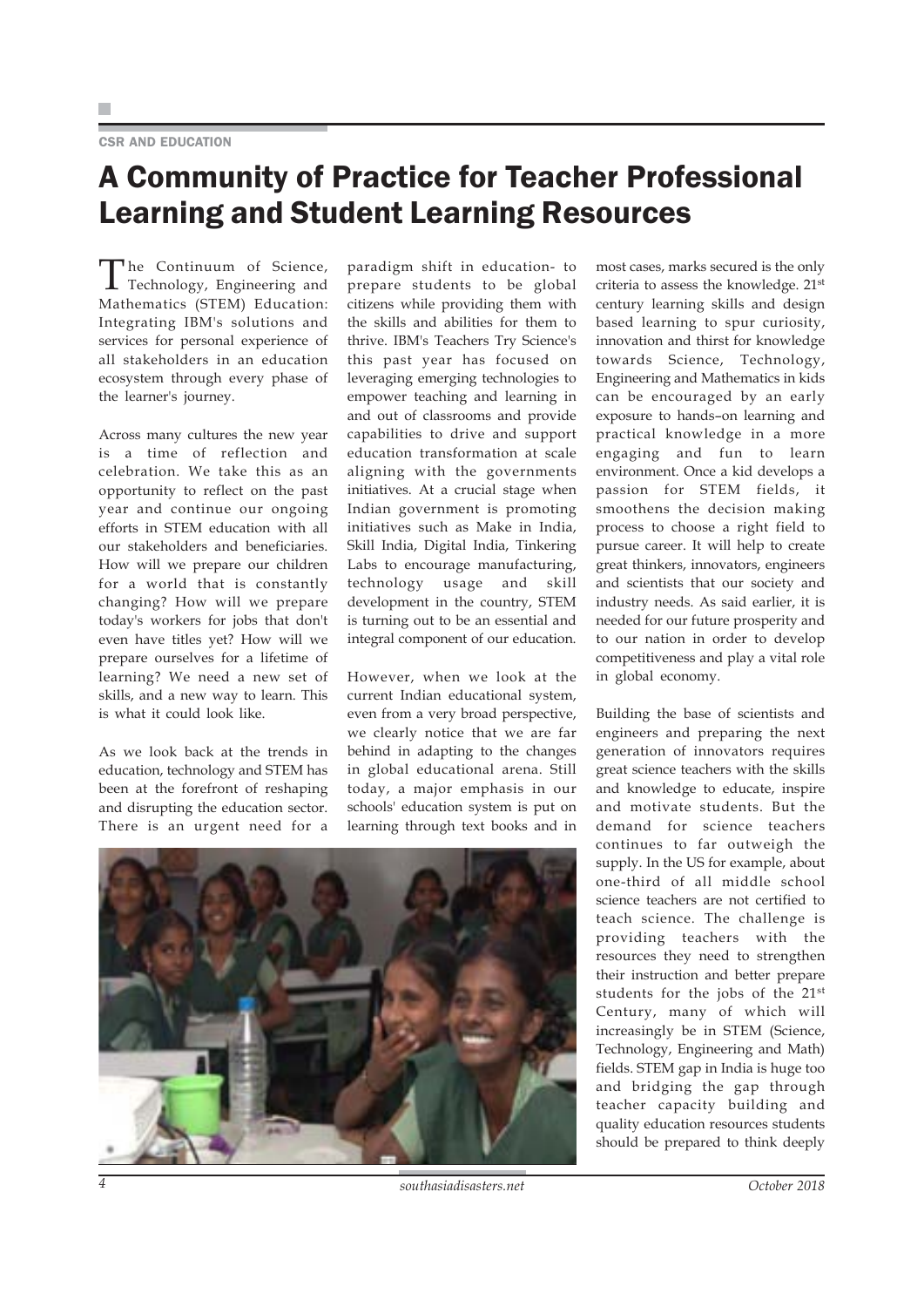and to think well so that they have the chance to become the innovators, educators, researchers, and leaders who can solve the most pressing challenges facing our nation and our world, both today and tomorrow. But, right now, not enough of our youth in the country has access to quality STEM learning opportunities and too few students see these disciplines as springboards for their careers. This is a huge gap and STEM integration in classroom and fostering the spirit of scientific temper and innovation is thus critical!

In its STEM journey started in India in 2011, IBM Teachers Try Science (TTS) is an international platform in association with New York Hall of Science, Teach Engineering and Generation of Science Standards. This program allows STEM teachers the opportunity to participate in communities, access and put up quality STEM resources and provides strategies and tutorials for teaching STEM based lessons. In India, TTS is working closely with Department of Science and Technology (DST), National Council for Education, Research and Training (NCERT) and Niti Aayog.

IBM through its Teachers Try Science program has created STEM capacity and supported teachers in different school systems in past few years to address these points articulated above. Over the past five years Teachers Try Science in India has reached out to nearly 30,000 educators and science teachers, 11,03,643 students impacting 1,44,000 classrooms. STEM pedagogy of Design based learning and Teachers Try Science resources has reached out to across 9 states and in 5 local languages (Hindi, Tamil, Kannada, Gujarati and Marathi in India with 5 implementing partners and science based NGOs. We strongly believe that it is poised for further growth and scale particularly aligning closely with the government education priorities and STEM initiatives and efforts of other organizations to popularize science education in our country.

Over the last 5 years, IBM Teachers Try Science has succeeded in unearthing brilliant young minds from schools through the scientific lens of the teachers across the country. We really want to celebrate some of the teachers who have taken lead in low cost or no cost innovation across all the schools in India. You will hear more about the impact that this initiative has had upon their lives and choices. We salute their innovative ideas and

efforts which reveal the abundance of science talent that India has.

(Joyeeta is an experienced and committed leader in the field of Corporate Social Responsibility (CSR) having 18 years working in the private and NGO sector with a focus on education, social impact and across other broad portfolio of global citizenship initiatives. She is currently responsible for Education, STEM and Skill development initiatives nationally in IBM ISA/AP Corporate Citizenship and Corporate Group since the last 2 years).

**– Joyeeta Das,** Program Manager, Corporate Citizenship, IBM India Private Limited, Bengaluru, India

### CSR IN SANITATION

### IIFCL Smart Village— Borsimaluguri (Assam)

Borsimaluguri in Baksa district of Assam is a backward village notified by the erstwhile Planning Commission of India. Under the CSR initiative of India Infrastructure Finance Company Limited (IIFCL), Borsimaluguri has been transformed into a model village, which is open defecation free, has a community RO water plant, Solar home and solar street lights and other important infrastructure.

Borsimaluguri is a remote village in the northern part of Assam with a mixed population of about 1172 tribal and minorities living in 234 Households in sub-standard living condition. The village has been neglected of the basic infrastructure and lacked proper sanitation facility, drainage, provision for clean drinking water, electricity supply, etc. Majority of the youth were unemployed and were engaged as casual labourers in the fields whereas people suffering from

water borne disease were a common sight across the village.

IIFCL intervention through community participation aimed at providing basis infrastructure to the village to improve the standard of living and then provide skill development to empower people to earn a livelihood.

Today, women in Borsimaluguri have taken up weaving on a cluster basis and have engaged the youth in providing facility to transport the produce to the market hub in Guwahati. Borsimaluguri is considered to be the first smart village of North East and is considered as a role model for village adoption projects. Recently, the village has received the award for being the second cleanest village in Assam and has received a special mention for the smart initiative.

**– Amit Kumar,** Deputy Manager, India Infrastructure Finance Company Limited, Borsimaluguri, Assam, India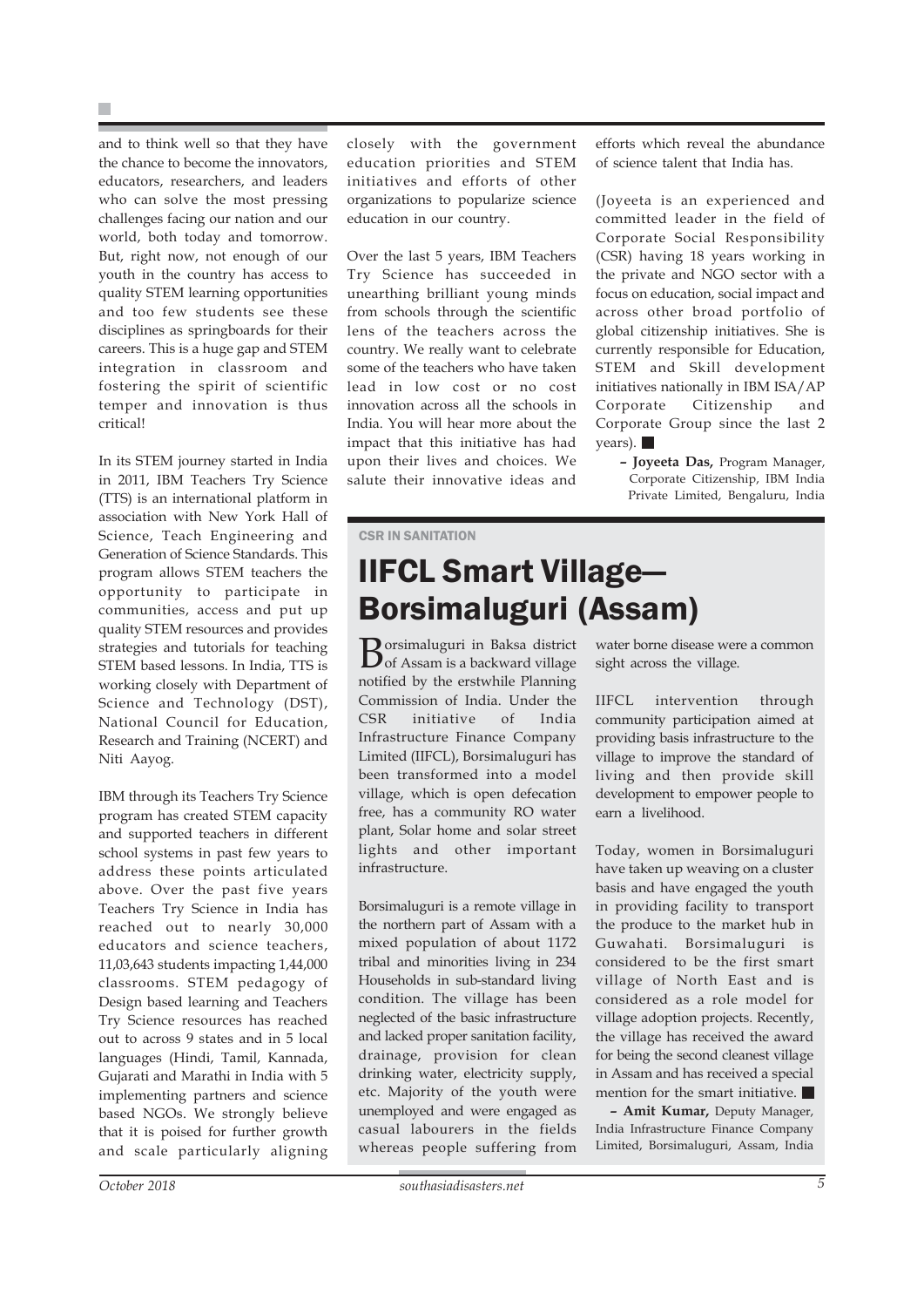FINANCIAL INCLUSION AND CSR

### Mobilising Corporate Social Responsibility Across the Country by Magma Fincorp Ltd.



About Magma Magma Fincorp Ltd. is a nonbanking finance company (NBFC), listed on BSE and NSE. Since its inception in 1988 the company is driven by a single purposeful goal of "investing in the smallest dream" and has been offering financial solutions to the under served in the rural and semi urban India. Magma today operates through a pan India network of 305 offices and employs 9400+ people. Magma provides a bouquet of financial services products including Asset Finance, Agri Finance, SME Finance and Mortgage Loans and also has a General Insurance subsidiary.

### CSR Outlook

Magma Fincorp Ltd. (MFL) over the years has demonstrated several laudable examples of responsible corporate action for sustainable social development. Moreover to conduct CSR activity in an organized way, Magma with its group companies has created a dedicated trust namely Magma Foundation. The purpose of this trust is firstly to organize activity which can bring a significant change in the lives of under privileged masses and secondly to motivate others to come up and serve the needy ones.

The following is a brief description of our ongoing CSR activity:

Magma Highway Heroes: One person dies every 4 minutes in road accidents on highways in India. Of the 1.5 Lac people who die due to accidents annually, majority are the main bread-earners for their families (source: Commission for Global Road Safety 2009). Drivers' fault account for 78.5% (3,81,648 accidents) of the accidents and more than 30% of the total road accident deaths are associated with trucks annually.

With a view to improve Safety standards and awareness, Magma Fincorp Ltd. is running a training cum health & safety programme for the Truck drivers with the help of Petroleum Conservation and Research Association, Government of India. Till March 2018 we have conducted around 800 such camps and have trained around 1.45 lakh drivers.

Magma M–Scholar: Magma believes in "Padhega India Tabhi to Aagey Badhega India". Under this scheme Magma is supporting bright students from under–privileged families to continue to live their dream by pursuing under–graduate studies at

prestigious institutes. At present we have around 200 students enrolled in our scheme from various streams like Engineering, Medical, Humanities, Science, Commerce and Law at some of India's best known institutions.

Hunger Free Education: One of the reason that school drop outs in India continues to be high is what is termed as Class Room Hunger! Magma has been working on this area for a few years now. In FY19 we have decided to provide mid-day meal to nearly 7000 school kids at different government schools located in West Bengal, Jharkhand, Rajasthan, Maharashtra, Andhra Pradesh, Haryana, Delhi. ISKCON is our implementation partner under this initiative.

Promotion of Education: We have adopted schools in tribal areas as well as urban areas to offer education to the tribal kids and street kids. Our association with The Friends of Tribals Society (FTS), is a volunteer organization running over 50,000 such schools in Tribal area dates back by a decade. FTS runs programs with the goal of improving literacy and health among the rural tribal kids. Presently We have adopted only 15 such schools and will increase our participation in the coming days.

Mobile Clinic: The doctor patient ratio in our country is in a bad state. The situation is so alarming that some of the villages even don't have a proper registered health clinic in the radius of 5–7 km. To deal with the situation Magma is currently organizing weekly mobile clinic for the poor masses. The clinic carries a team of qualified doctor and lab technician. As of now we have organized such activity in the state of West Bengal, Andhra and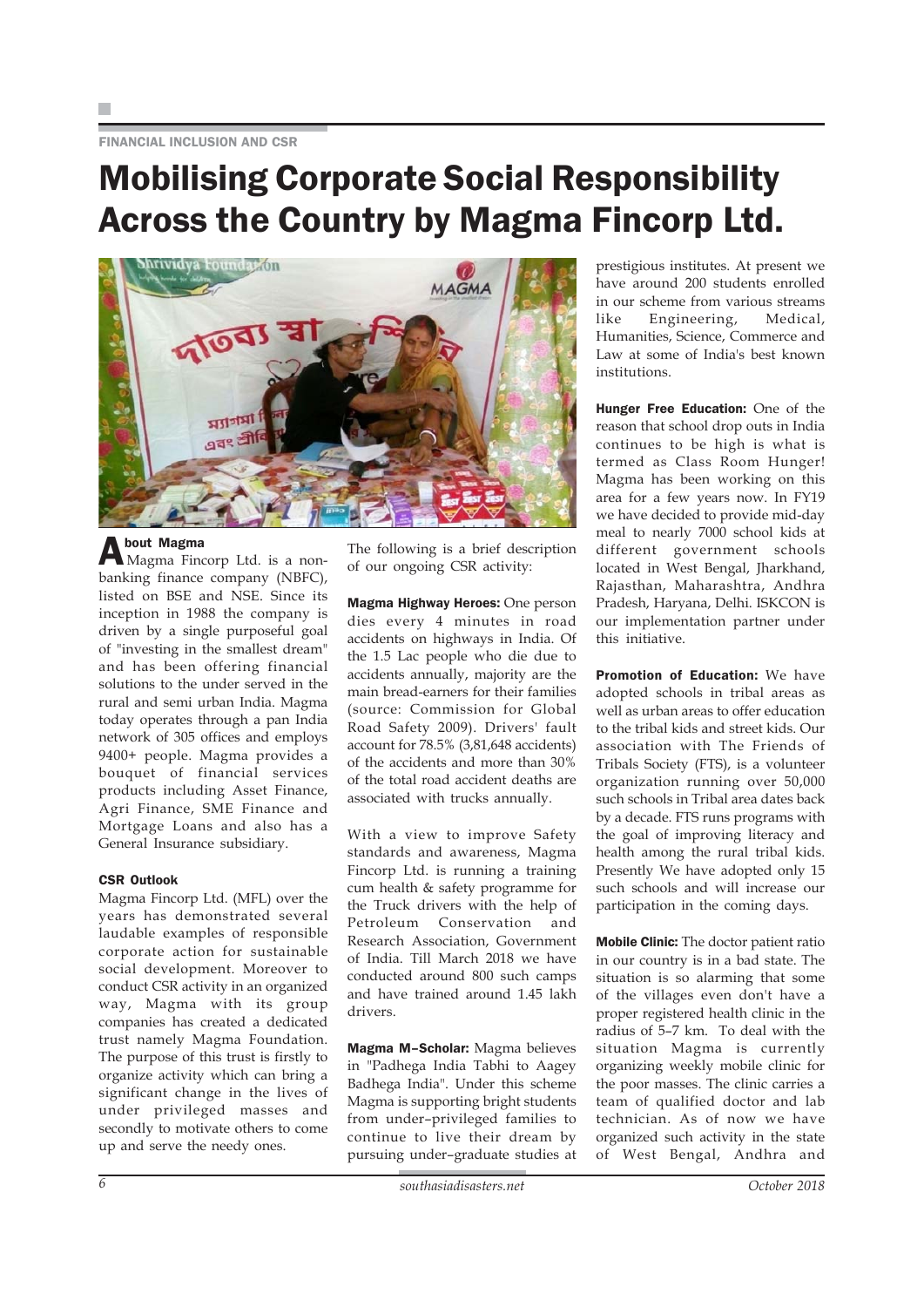Telangana and have touched the lives of around 5000+ villagers.

Swayam: Magma has around 300 branches with 9400 people across the country. To give CSR a holistic approach we have launched Swayam, a corporate volunteering programme designed for the employees of the company. Following are the few of the projects taken in FY19:

- Water filter and Toilet facility set up in a slum school located in Bhadrak, Odisha.
- Pre Scholl facility for kids, Alwar, Rajasthan.
- Supoorting youth hostel, Tamil Nadu and Andhra Pradesh.
- Renovation of Kitchen room at Anganwadi located in the outskirts of Punjab.
- Promoting computer education in School, Odisha.

### Awards and Recognition

Magma has been recognized by several top industry forums for the CSR work being done under the aegis of the brand. Some of the notable awards are as following:

- Asia Pacific HRM Congress Awards – Best Corporate Social Responsibility Practice, 2015 **(Highway Heroes)**
- CSR Leadership Award, National Awards for Excellence in CSR & Sustainability, 2016 **(M Scholar)**
- Corporate Responsibility Award – by Investor Review, UK, 2016 **(M Scholar)**
- NGOBOX CSR Impact Awards– CSR Project of the Year, 2016 **(Highway Heroes)**
- 2nd Best Project of the Year-NHRDN CSR Competition, 2016 **(Highway Heroes)**
- BT CSR Excellence Awards Innovation in CSR Practices, 2017 **(Highway Heroes)**
- Asian Customer Engagement Forum & Awards – Best CSR Event, 2017 **(Highway Heroes)**
- CSR Journal Excellence Award Health and Sanitation, 2017 **(M Care).**

**– Kaushik Sinha,** Vice President, Magma Fincorp Ltd., Kolkata, West Bengal, India

#### CSR AND TECHNOLOGY

## CSR Activities of Nava Bharat Ventures Ltd.

Nava Bharat Ventures Limited (NBV) is into power generation, Ferro alloys, mining and agri-business. The company has been in this business for four decades and operates in different geographies spanning across India and Africa.

The philosophy of company's CSR policy is about the relationship between business and society. It is the continuing commitment of business to behave ethically and contribute to economic development. Fulfilling CSR is a vital and integral part of the overall business strategy of NBV.

The main focus areas are **Health, Education and Livelihood.**

Health: Nava Bharat Eye Center (NBEC): In association with L.V. Prasad Eye Institute, Hyderabad, Nava Bharat has established an Eye Centre in 2011 at Paloncha which is providing world-class outpatient care, surgical care and nursing care apart from community eye care & rehabilitation program for the benefit of a large tribal and other underprivileged communities.

Since its inception, 1.97 lakh patients have benefited by the eye center out of which 64% of surgeries on free of cost to the poor people.

Primary Health Centre: A Primary Health Centre was opened at Nava Bharat Eye Centre, Paloncha, to cater to the medical needs of local poor people. The Centre provides treatment for ordinary ailments on free of cost to the economically backward people.

Safe Drinking Water Plants: The organization installed 15 safe drinking water plants in rural and slum areas and 80% of the population in the villages is using the water supplied from these plants.

Health Campaign: The Company has launched Health Campaign program in the local areas. The medical team has been providing treatment for ordinary ailments.



*Mobile Science Laboratory.*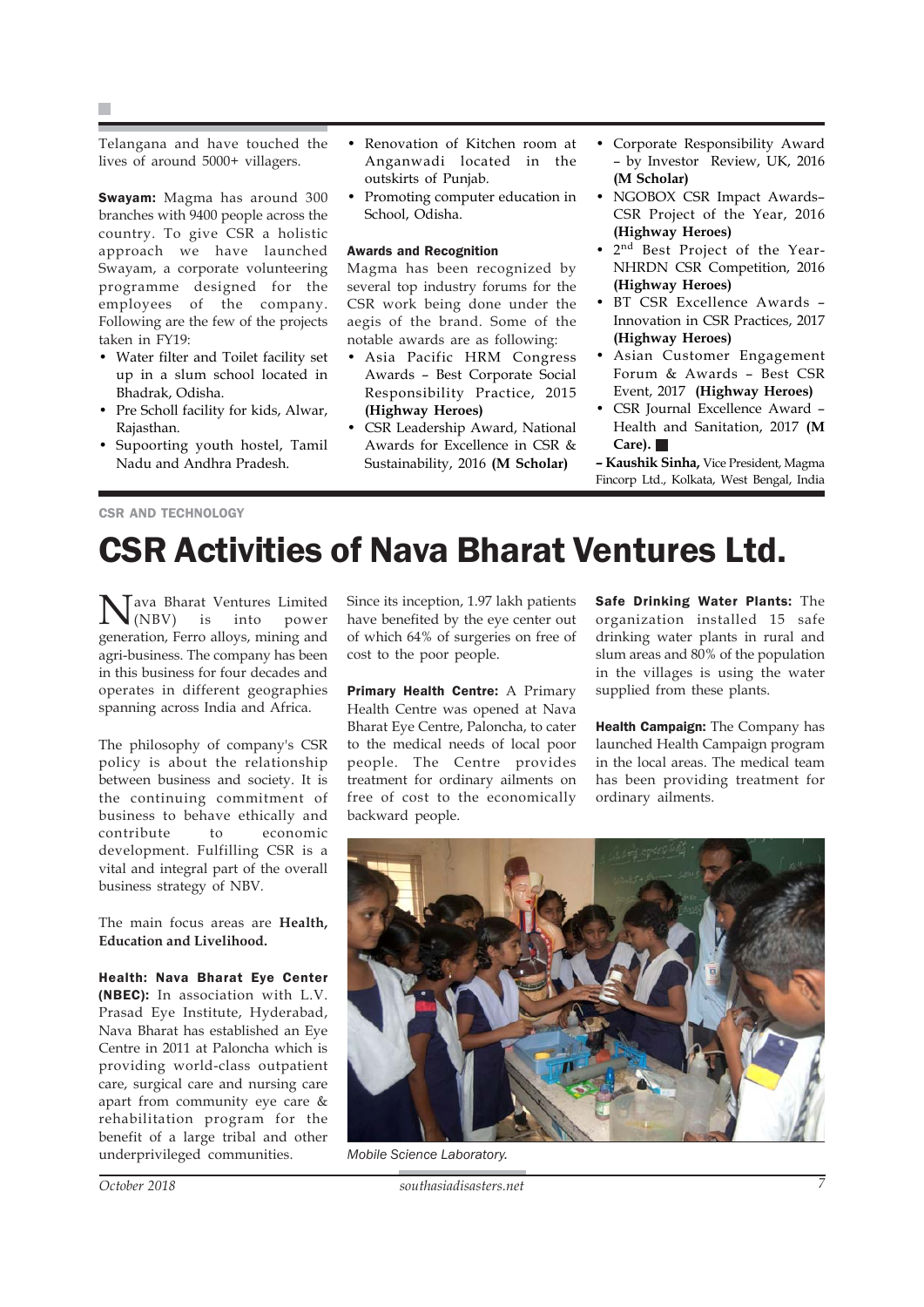So far, a total of 30,000 people got benefited by the social intervention.

**Toilets:** The Company has arranged to construct toilets/ wash rooms in 20 government schools for the benefit of the students.

Mosquito nets and Indoor Residual **Spray:** The Company has distributed 8,000 mosquito nets to the people living in tribal and rural areas and also arranged Indoor residual spray in 108 villages to prevent vector born diseases.

### Education

Free Tutorial Services: The company arranging private tutorial services for those students whose parents are illiterate, economically backward and cannot afford pay for such extra tutorial services. A total of 1200 students in 22 Government schools have benefited from this initiative.

In the process of our efforts for promoting education we have provided K– Yans (Knowledge yantra) an Audio visual instrument embedded with computer, projector, speakers and digital board with other accessories to teach lessons to the students. We have provided 18 K Yans to the Government schools with subject content (Software) to teach all subject for  $6<sup>th</sup>$  to  $10<sup>th</sup>$ classes.

Nava Bharat High School (NBHS): The company has established a Nava Bharat High School to cater to the educational needs of 300 economically backward children of the nearby villages.

Mobile Science Laboratory: The Company has been organizing Mobile Science laboratory in 28 Government schools to improve the interest level of students in science subjects i.e. Physics, Chemistry and Biology. The project is facilitating 3011 students to enrich their knowledge in science subjects through hands–on experience in science experiments.



*Garment making.*

Supplementary Spoken English classes: In order to help the students who are not able to speak or read or write basic things in English language the company has implemented the program to improve the communicative skills in English. The facility is being extended to **10** schools and no. of students being covered: **1,800.**

Providing Computer Faculty in Government Schools: The Company has arranged Resource persons to teach Computer skills in 17 government schools. No. of students covered: **4,200.**

Infra–Structure: The Company has arranged to construct additional class rooms, compound walls, hand wash facilities and provided 3514 dual desks for the benefit of 10,542 students.

Livelihood: The Company established Nava Bharat Vocational Institute in 2010 to provide quality training free of cost on Welder, Fitter, Electrical, Plumber, 2 wheeler technician, Refrigeration & Air conditioning technician courses besides computer skills viz. Tally and D T P courses.

A total of 846 candidates were trained in NBVI in the above trades and 80% candidates got placements.

Women Empowerment Centre (WEC): NBV established Women Empowerment Center at Paloncha to impart employment oriented skills to poor women from the local communities. WEC is providing vocational training on Tailoring & Embroidery, Beautician, Jute Product making, Sanitary Napkin making Palm Leaf Weaving and garment making.

A total of 1169 candidates were trained in WEC in the above courses and 80% candidates got Self Employment.

Community Kitchen: The Company has arranged financial assistance to Akshayapatra Foundation, Bangalore to establish community kitchen to prepare midday meal to 22,550 students every day.

Construction of Feeder Channel: In addition to the focus areas the company is involved in improving the irrigation facilities for the petty farmers, it has constructed a water channel/feeder to supply water to 300 acres of cultivated land.

Construction of Roads and Drains: The Company also arranged to construct Roads and drains in 10 villages, benefiting 30,000 people. **– Mohammad Ali,** Chief Administrator (SD), Nava Bharat Ventures Limited, Hyderabad, Telangana, India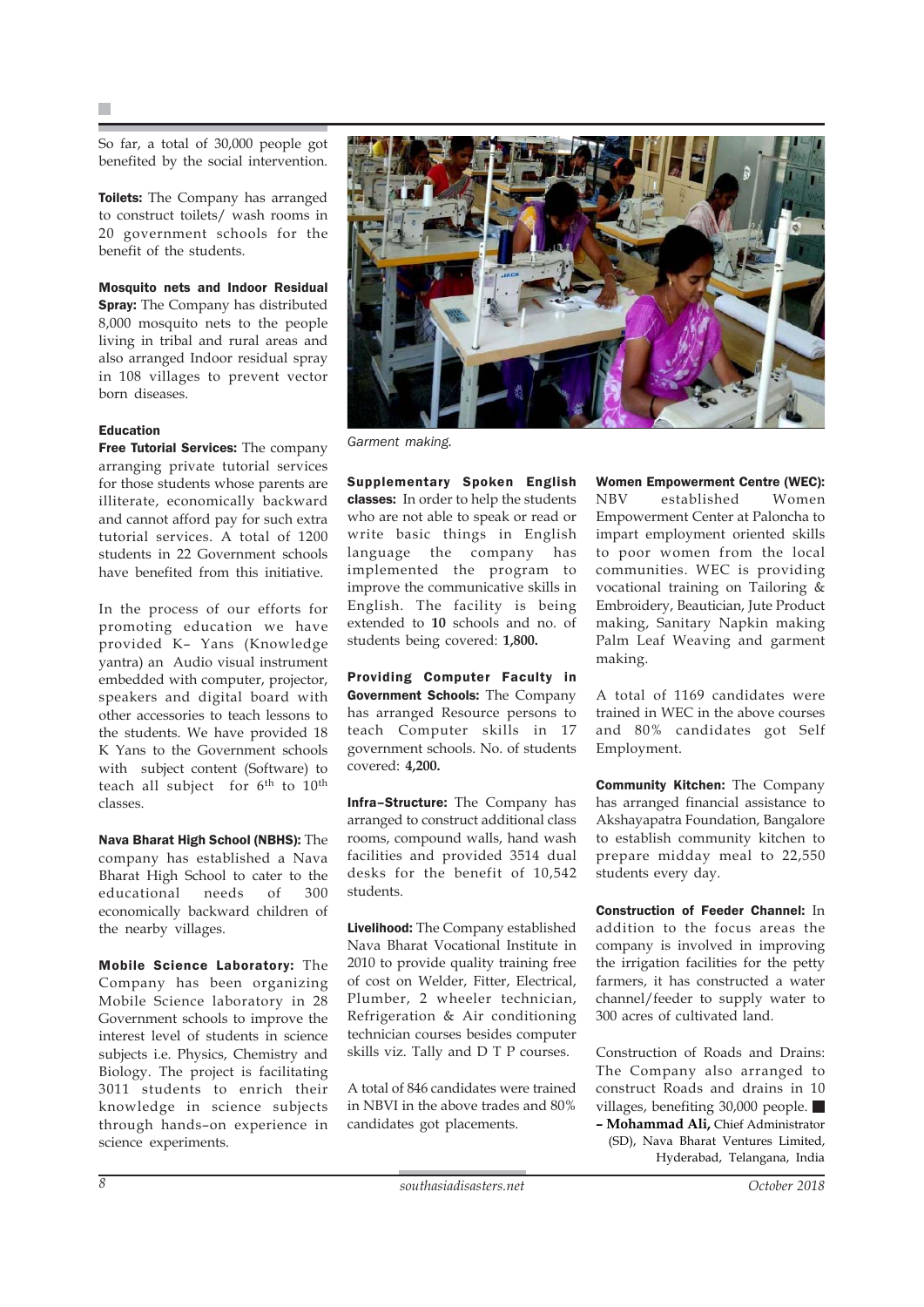### Standing with Communities in Need: HCL Foundation's Journey in Capacity Building on Humanitarian Actions, DRR, and Resilience

 $\begin{cases} \text{atural and man-made disasters} \\ \text{are} & \text{regular.} \end{cases}$ regular, unpredictable part of life. As the world faces intensifying climate change, weather-related disasters are expected to grow. Responding to disasters requires the effort and coordination of many stakeholdersfrom government and communities to NGOs and businesses. When a disaster strikes, the HCL Foundation marshals resources to provide humanitarian aid to employees and communities in need.

HCL Foundation (HCLF) is the CSR arm of HCL Technologies and a value driven not-for-profitorganization, that strives to contribute towards national and international development goals. HCL Foundation's core values are Credibility, Transparency, Accountability, Outreach to the Unreached, Sustainability & Scalability. The Foundation aims to alleviate poverty and achieve inclusive growth and development. Active community engagement ensures optimal long–term gains and upward accountability. HCL Foundation works through Life Cycle Based, Integrated Community Development Approach with thematic focus on Education, Health, Livelihoods & Skilling, Environment and Disaster Risk Reduction & Response. Child protective strategies, inclusion and gender transformative approaches remain central in all initiatives of HCL Foundation, thus ensuring comprehensive development.



DRR is one of the core thematic focus areas of HCLF with over 26, 000 people supported in the last year in India. In times of disasters, the organization coordinates resources to provide humanitarian aid to employees and communities in need, and supports 'building back.'

Some highlights from our disaster response and relief efforts from the past four years.

Floods in Assam, Bihar, West Bengal Following the floods in Bihar, West Bengal and Assam in August 2017, HCLF did a SITREP. In partnership with local authorities, HCL Foundation conducted a rapid assessment to analyze the situation. In all, employees and HCL's customers contributed to 80 boxes containing essential items. In all 5,123 items were mobilized and distributed to the affected population. In Phase Two, we are working on post–flood health issues in Bihar and health and education

issues in Assam in partnership with four organisations:

- a. Partnered with Save the Children and supported 250 families and two Child Care Centers having 200 children in Assam through distribution of hygiene kits, shelter kits, childfriendly spaces and set up and play kit distribution, livelihood kit, education kits, utensils and food items.
- b. In partnership with Caritas India, HCL Foundation supported 7000 most vulnerable persons with health services and 5,000 households with WASH interventions in the flood affected districts of Bihar.
- c. Through Kaziranga Women's Society, HCLF helped provide relief kits and medicines to 300 families in Assam.
- d. Partnered with Humanitarian Aid International (HAI) to provide relief support and helped build a response and rehabilitation mechanism to 900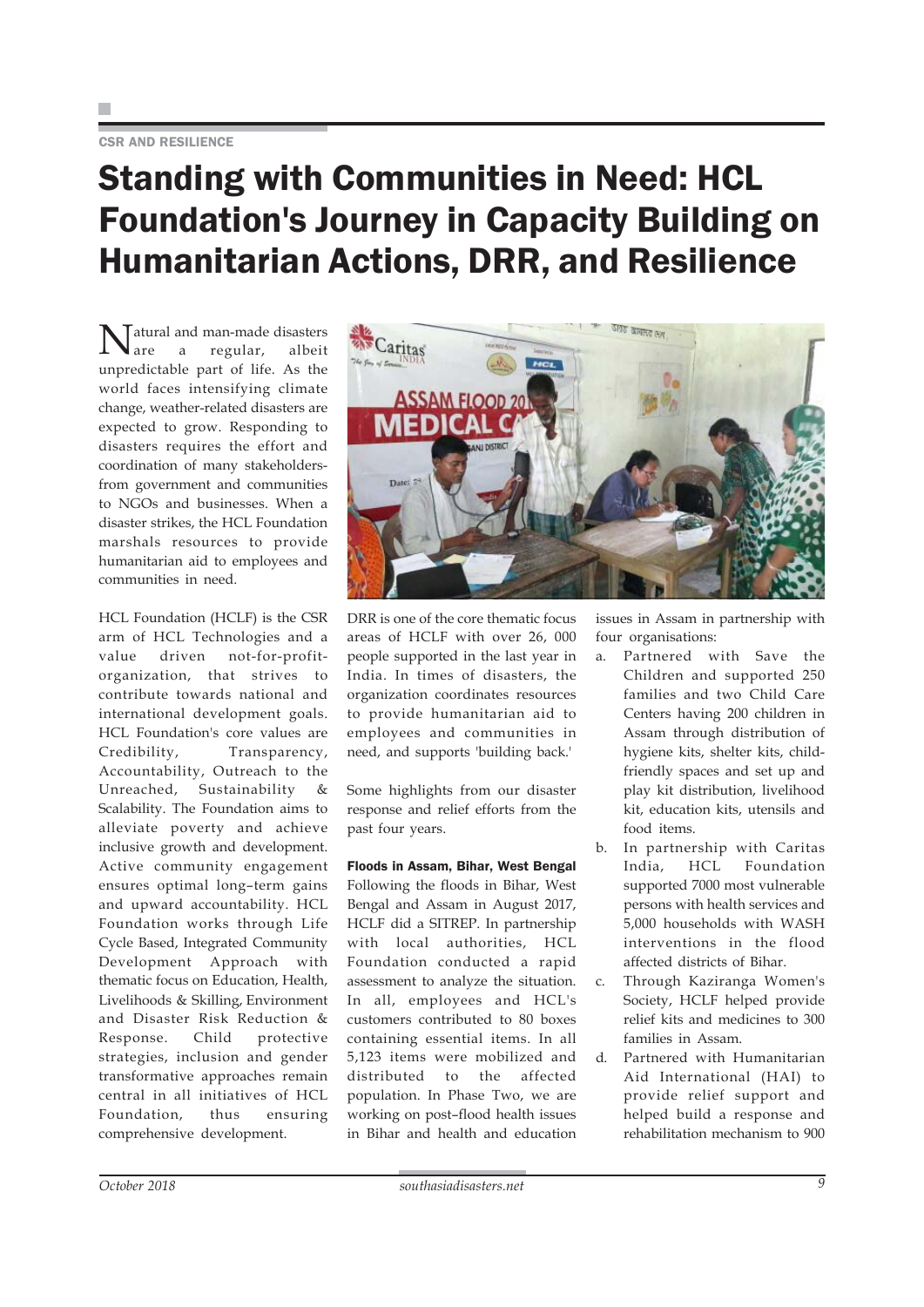flood-affected families in Assam and Bihar.

### Floods and Cyclone in Tamil Nadu

During the months of November and December 2015, Tamil Nadu was pounded by the heaviest rainfall in over a century. Thousands of people in the worst-hit areas faced acute shortages of essentials as families struggled to cope with the stress of displacement and loss of livelihood. HCL sprang into action with a war room to assess the status of its substantial employee base in Chennai and determine their needs. In tandem, the Foundation mobilized and distributed essential relief materials to the broader community.

#### Immediate and Long–term Outcomes

- **Rescue:** HCL Foundation played a significant role by being the war room with the support of employee volunteers, and community volunteers and initiated a core team to carry out 'Look-out and Safety Check' of stranded HCL employees and employees' family during the flood in Chennai. 250+ employees and employee families rescued.
- **Relief:** HCL Foundation mobilized and distributed relief materials such as food, water and medicine. 10 tons of relief material mobilized & distributed to over 1, 00,000 affected people during the flood. Basic household utility kit was provided.
- **Restoration** of water pipes, sewage tanks, and other essential infrastructure damaged by the flood; Restoration of 1.5 km road, and clean–up drive for 15,000 people.
- **Emergency Help Line and Disaster Relief Call Center:** Drawing on our technical expertise, we partnered with the state government to establish a call center to distribute financial assistance. Finally, we worked with vendors to clean up affected areas. 10,500 calls and 312 hours of support to 1.2 lakh direct and indirect beneficiaries.
- **HCL Information Desk:** An Information Support Desk was set up in Semmenchery, to help affected people to get back key Government documents such as Ration Cards, etc. Reached out to all the 6,734 households and ration cards issued 3,350 households.
- **Health and Psychosocial Support:** Awareness programmes on the aftermath of disasters on mental and physical health and counselled the traumatised persons.
- **Infrastructure:** 6,724 houses restructured and new houses built in the community; An R.O Plant was set up to address clean drinking water requirements.
- **Strengthening education and employability quotient** of people through HCL Gurkul (education



centres) and Yuvakendra(skill training) services. HCL Gurkul building was also rebuilt to support the well–being and continued education of traumatized children.

HCL Foundation analyzed the situation and initiated a collection drive to distribute immediate relief items to victims of yet another disaster on 12 December 2016, a tropical cyclone 'Vardah'. HCL foundation distributed relief kitsto 7,000 people. Following this, long– term rehabilitation in the community including community health programs, tree plantation drives, and infrastructure and renovation support for the local Government school, were initiated.

This collaborative model of Private– Public Partnership adopted by HCL Foundation, not only played a definitive role in enabling inclusive, humane and socially just communities but equipped the stakeholders with resilience to face and deal with further challenges with dignity. Through collaboratively engaging with various stakeholders, HCL Foundation enabled the capacity building of local communities affected by major disasters. The organization facilitated transformative pathways out of distress and poverty over the longer term in the wake of this natural disaster. Complex social problems that persistently and systematically marginalize and filter the worst impact on the poorest sections of society require personal attention, problem solving, dynamic learning through implementation and introspection to truly make a semblance of progress towards social justice.

> **– Ms. Nidhi Pundhir,** Director-HCL Foundation, CSR Head-HCL Technologies, Noida, Uttar Pradesh, India

*10 southasiadisasters.net October 2018*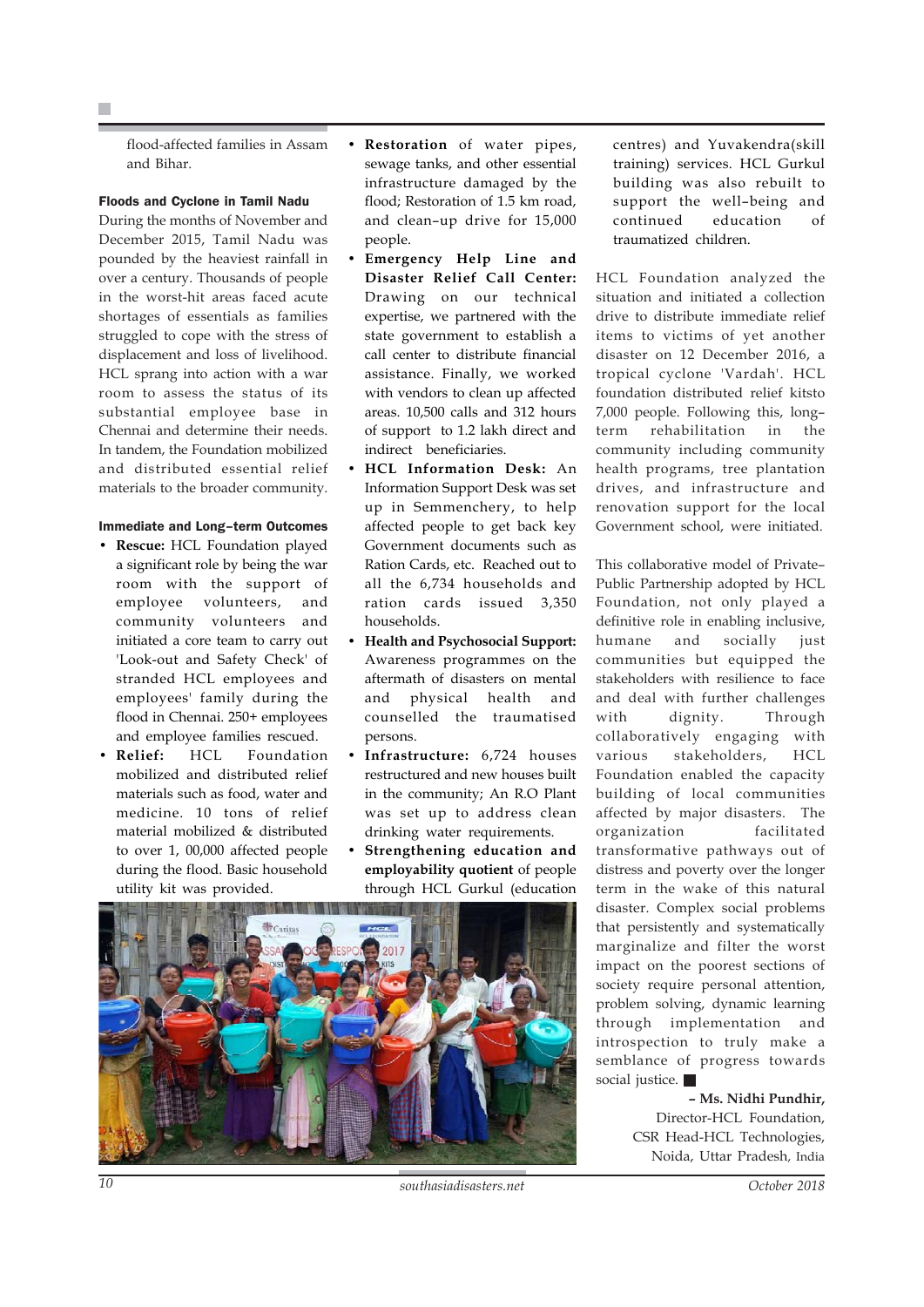F.

CSR AND CHILDREN LEADERSHIP

## Nurturing Young Seeds: An Initiative of Essel **Group**

 $\sum_{\text{rad}}$ riti Goel, a proud citizen of India, has a vision to help lead India country towards prosperity and advancement and today, I have written in great humbleness to you to take you through my journey.

As a founder of Nurturing Young Seeds (NYS), an initiative of Essel group I have a vision to change India by the Children of India. I had always day-dreamt and visualized the impact, if every capable child of this country would do a small contribution of time for society, the face of India would change.

NYS has been conducting a yearly NYS Leadership League among Pan India schools.

### Leadership in Community

In this round, the students had to choose 1 of the 3 tasks, and do for 3 weeks:

- 1. Do a Donation Drive for an NGO (Goonj, Feeding India, etc)
- 2. Adopt a Senior Citizen
- 3. Conduct Enrichment classes

### Importance of this Round

We wanted to show children that they can start contributing to Society from Today itself. We wanted to break their myths that they can only contribute once they have earned a lot or after they have grown up.

It was for them to self learn important life skills which are lost due to pressure of studies etc.

### Impact of this Round

1. Some students participated in Donation drive. They collected a total of approx.3200kg of dry ration (rice and daal). Besides that, 400 cartoons came

with items ranging from mattresses, bedsheets, clothes, stationary, books, toys, shoes, etc.

- 2. While some students participated in Adopt a Senior citizen. They touched the lives and hearts of many senior citizens. They did activities like.
	- Spending quality time & learning from their experiences.
- Educating them in Law and order.
- Teaching them to run basic mobile phone features.
- Linking Aadhar card to their banks.
- Helping them in household tasks.
- Taking care of their medical needs.
- Cooking for them.
- 3. The other students participated in running Enrichment classes for the Under privileged

### A Better India, with these Initiatives

| Under-privilege, Children were    | This will not only impact the basic health and hygiene of the country, but  |
|-----------------------------------|-----------------------------------------------------------------------------|
| taught Hygiene which they         | will also, decrease the health issues and even deaths due to the diseases   |
| further carried to their families | related to lack of hygiene.                                                 |
| Difference between Right and      | This is the basic thing to be taught to the children to decrease the crime  |
| Wrong                             | rate in future.                                                             |
| Basic learning of Academics       | NYS children taught them the importance of education. They also taught      |
|                                   | with passion and the problem of illiteracy would decrease if each one       |
|                                   | takes up the responsibility to teach one.                                   |
| Healthy Diet                      | Under-Nourishment - health issues will no more trouble India if everyone    |
|                                   | is taught about the importance of healthy diet.                             |
| Student taught basics of robotics | If more of such vocational learnings could be provided to the               |
|                                   | underprivileged children, they will have something to earn their livelihood |
|                                   | from and India will get a healthy work-force. Poverty will gradually        |
|                                   | decrease.                                                                   |
| Interacting with Senior Citizens  | Develop the Emotional quotient with the elderly's, so that we can reduce    |
|                                   | the ever increasing number of Old Age Home.                                 |
| Protecting Senior Citizens        | With the advancement in technology, it is upmost important to help them     |
|                                   | with security, online banking's, etc.                                       |